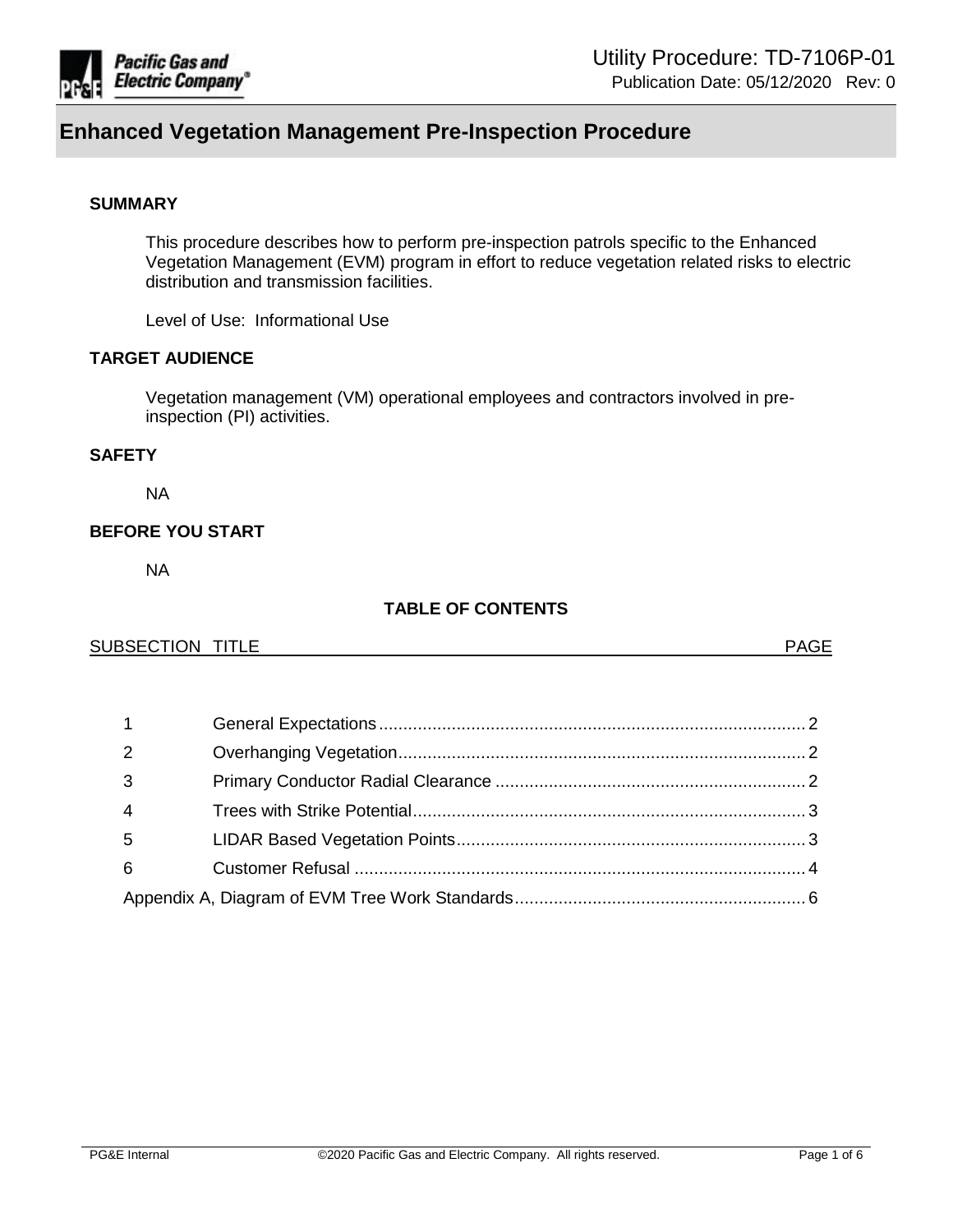

## **PROCEDURE STEPS**

## <span id="page-1-0"></span>**1 General Expectations**

- <span id="page-1-5"></span>1.1 All overhead electric distribution and transmission facilities must be inspected for the following conditions:
	- Vegetation overhanging the conductors, per [Section](#page-1-3) 2.
	- Vegetation currently or potential to encroach within 4-ft. of the primary conductor before the next routine cycle, per [Section 3.](#page-1-4)
	- Vegetation tall enough to strike the facilities, per [Section 4.](#page-2-2)
- 1.2 IF there is any known risk to the electric facilities, THEN prescribe the tree for work.
- 1.3 IF the prescribed tree work will create a subsequent hazard, THEN prescribe tree for removal.
- 1.4 IF the tree is observed within the minimum distance requirements (MDR) (see [Utility](https://ecmappwlsp01c2.comp.pge.com/TILVIEWER?chronicleId=09131aad81c3c5b2&vd=true&device=false)  [Procedure TD-7102P-01, "Vegetation Management Distribution Routine Patrol Procedure"\)](https://ecmappwlsp01c2.comp.pge.com/TILVIEWER?chronicleId=09131aad81c3c5b2&vd=true&device=false) or the tree is failing,

THEN follow [Utility Procedure TD-7103P-09, "Vegetation Management Hazard Notification](https://ecmappwlsp01c2.comp.pge.com/TILVIEWER?chronicleId=09131aad81c3ae32&vd=true&device=false)  [Procedure."](https://ecmappwlsp01c2.comp.pge.com/TILVIEWER?chronicleId=09131aad81c3ae32&vd=true&device=false)

1.5 WHEN an abnormal field condition is identified, THEN follow [Utility Procedure TD-7102P-09,](https://ecmappwlsp01c2.comp.pge.com/TILVIEWER?chronicleId=09131aad81c49238&vd=true&device=false)  ["Reporting Abnormal Field Conditions Procedure.](https://ecmappwlsp01c2.comp.pge.com/TILVIEWER?chronicleId=09131aad81c49238&vd=true&device=false)

## <span id="page-1-1"></span>**2 Overhanging Vegetation**

- <span id="page-1-3"></span>2.1 The PI must prescribe clearance of any vegetation if:
	- The vegetation is currently within the 4-ft. vertical plane (see [Appendix A\)](#page-5-0) of primary conductor, or
	- The vegetation will enter the 4-ft. vertical plane before the next routine/compliance cycle.

## <span id="page-1-2"></span>**3 Primary Conductor Radial Clearance**

<span id="page-1-4"></span>3.1 For vegetation with the potential to encroach within a 4-ft. radius of the primary conductor before the next routine/compliance tree work cycle, PRESCRIBE a minimum of 12-ft. radial clearance.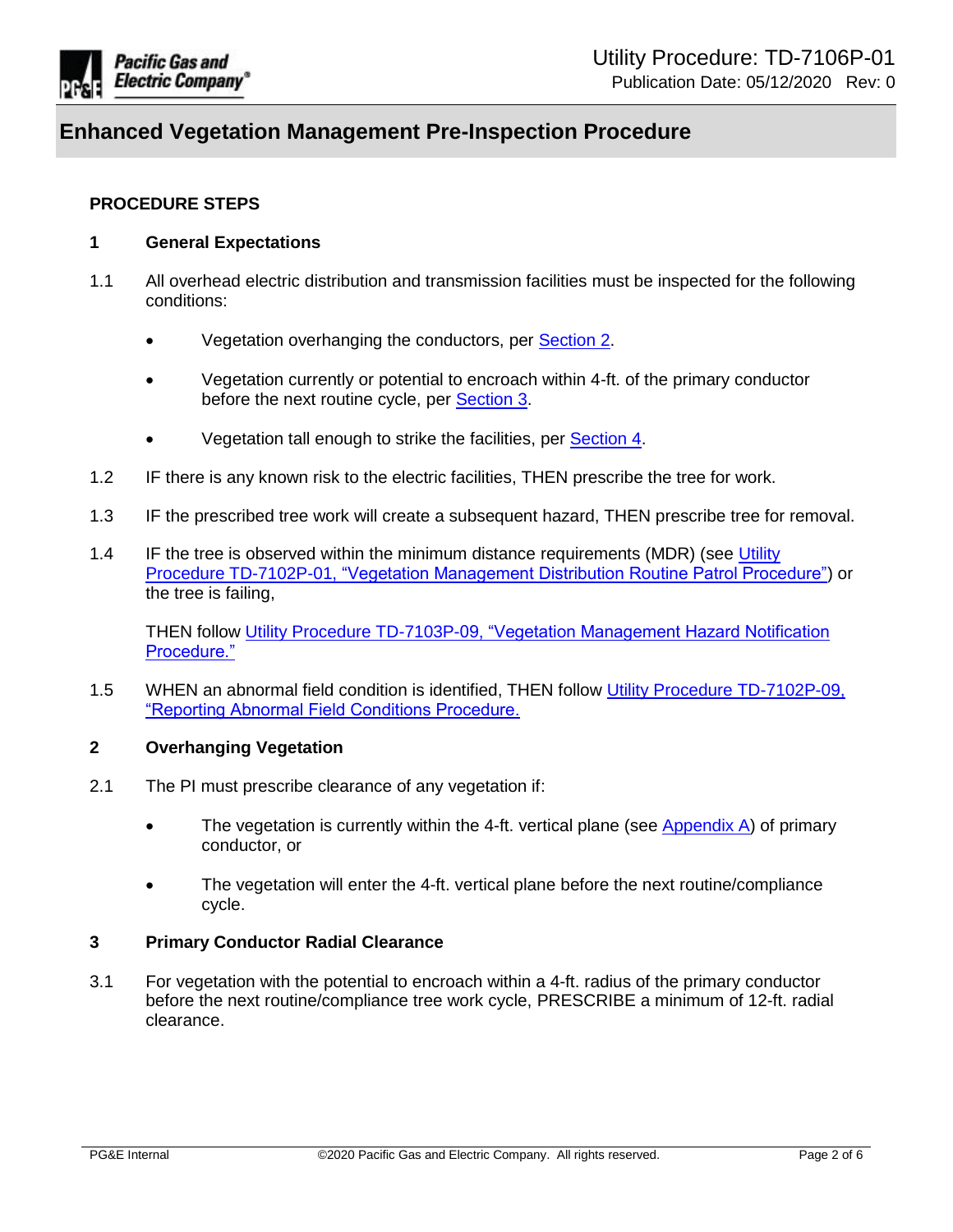

- 3.2 Coastal redwoods and giant sequoias are not required to be removed or mitigated below conductor height (i.e. "topped") when the tree trunk occurs within the 4-ft. radius of the primary conductor, IF the tree has no indications of any of the following conditions:
	- Re-sprouting from the bole of the tree resulting in annual non-compliance.
	- Significant defects.
	- Poor trunk attachments related to secondary re-growth from past trunk failures.

## <span id="page-2-0"></span>**4 Trees with Strike Potential**

- <span id="page-2-2"></span>4.1 INSPECT all trees tall enough to strike facilities.
- 4.2 IF the tree is tall enough to strike, CREATE a vegetation point. For LIDAR generated vegetation points, refer to [Section 5.](#page-2-3)
- 4.3 ASSESS the tree using the tree assessment tool (TAT) within GISArc Collector.
	- For trees with an "abate" result. PRESCRIBE the tree work to remove the risk.
	- For trees with a "do not abate" result, POPULATE fields as follows:
		- Status select "No Work Required under EVM."
		- Prescription select "NW\_No Work."

# <span id="page-2-1"></span>**5 LIDAR Based Vegetation Points**

#### **NOTE**

Vegetation points based on LIDAR data are considered accurate. Physical validation is required before the inspection is considered complete. This will ensure all trees with strike potential are properly identified and mitigated.

- <span id="page-2-3"></span>5.1 All LIDAR based vegetation points must be validated by a PI.
- 5.2 The PI must assess each vegetation point, as specified in [Step 1.1.](#page-1-5)
- 5.3 IF a tree is does not exist (e.g. two vegetation points are listed but one tree was physically removed) or is clearly not tall enough to strike facilities at time of inspection, THEN populate the vegetation point fields as follows:
	- Status select "Not Valid."
	- TAT Result select "Not a Strike Tree."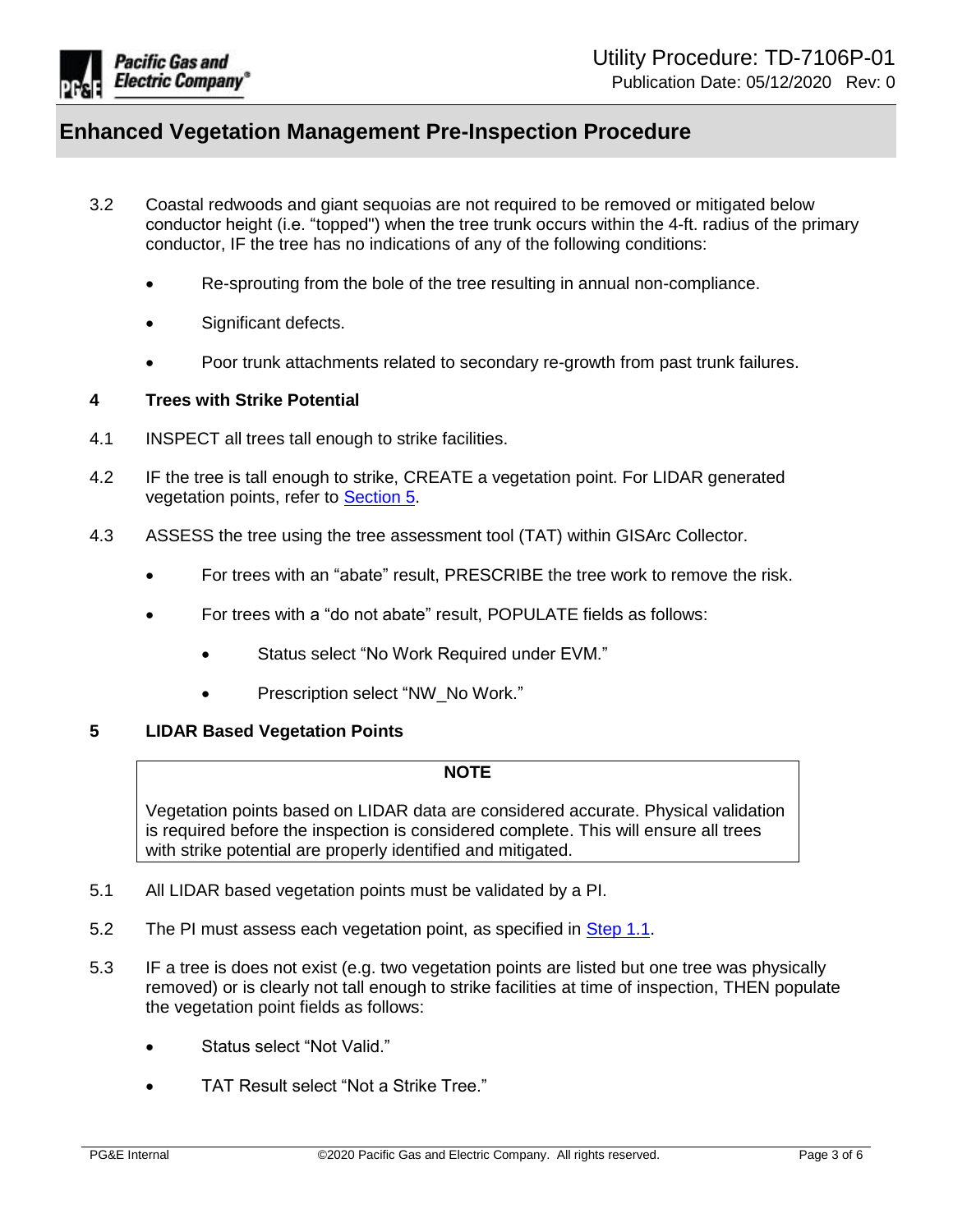

## <span id="page-3-0"></span>**6 Customer Refusal**

6.1 IF the customer refuses removal or pruning, THEN FOLLOW [Utility Procedure TD-7102P-04,](https://ecmappwlsp01c2.comp.pge.com/TILVIEWER?chronicleId=09131aad81c3ae39&vd=true&device=false)  ["Distribution Vegetation Refusal Procedure."](https://ecmappwlsp01c2.comp.pge.com/TILVIEWER?chronicleId=09131aad81c3ae39&vd=true&device=false)

## **END of Instructions**

#### **DEFINITIONS**

**Facilities:** Any electrical or non-electrical conductors or apparatus on a pole, the pole, or any pole supporting wires. Service drops are excluded.

**LIDAR**: Stands for Light Detection and Ranging. Data collected and generated by remote sensing technology using light detection.

**Trees**: Vegetation with a diameter at breast height (DBH) of 4-in. or more.

**Vegetation point**: A data point used to represent a tree in the VM inventory system.

**Vertical plane**: The area created by horizontally extending 4-ft. from both sides of the outer most conductor then vertically extending to the sky (i.e. football goal post).

#### **IMPLEMENTATION RESPONSIBILITIES**

The vegetation management document owner is responsible for the rollout, communication, and periodic review of this utility procedure. Vegetation management operations personnel are responsible for taking the applicable training and executing the procedure where applicable.

#### **GOVERNING DOCUMENT**

[Utility Standard TD-7102S, "Distribution Vegetation Management Standard \(DVMS\)"](https://ecmappwlsp01c2.comp.pge.com/TILVIEWER?chronicleId=09131aad81c3ae35&vd=true&device=false)

## **COMPLIANCE REQUIREMENT / REGULATORY COMMITMENT**

[General Order \(G.O.\) 95, Rule 35](http://docs.cpuc.ca.gov/PublishedDocs/Published/G000/M217/K418/217418779.pdf)

[Public Resources Code \(PRC\), Section 4293](http://leginfo.legislature.ca.gov/faces/codes_displaySection.xhtml?sectionNum=4292.&lawCode=PRC)

## **REFERENCE DOCUMENTS**

#### **Developmental References:**

Cal Fire Power Line Fire Prevention Field Guide, 2008 revision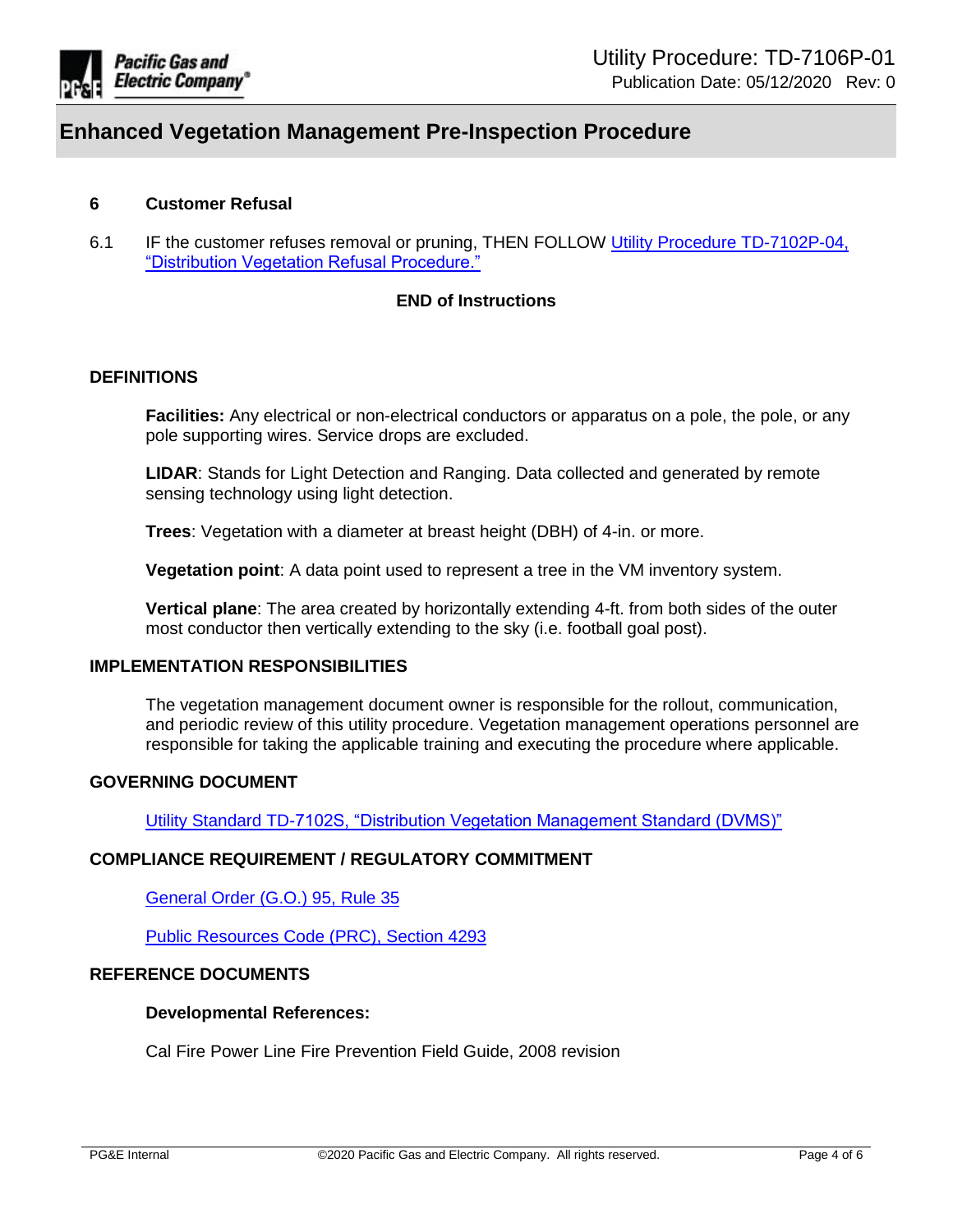

# **Supplemental References:**

[Utility Procedure TD-7102P-01, "Vegetation Management Distribution Routine Patrol](https://ecmappwlsp01c2.comp.pge.com/TILVIEWER?chronicleId=09131aad81c3c5b2&vd=true&device=false)  [Procedure"](https://ecmappwlsp01c2.comp.pge.com/TILVIEWER?chronicleId=09131aad81c3c5b2&vd=true&device=false)

[Utility Procedure TD-7103P-09, "Vegetation Management Hazard Notification Procedure"](https://ecmappwlsp01c2.comp.pge.com/TILVIEWER?chronicleId=09131aad81c3ae32&vd=true&device=false)

# **APPENDICES**

NA

# **ATTACHMENTS**

NA

## **DOCUMENT RECISION**

NA

## **DOCUMENT APPROVER**

Derek Cedars, Director of Program Management, Vegetation Management

#### **Concurrence:**

**The Fig. 3 Manager, Vegetation Management** 

# **DOCUMENT OWNER**

, Manager, Vegetation Management

## **DOCUMENT CONTACT**

, Manager, Vegetation Management

## **REVISION NOTES**

| ``'here'/ | <b>What Changed?</b> |
|-----------|----------------------|
| NA        | <b>NA</b>            |